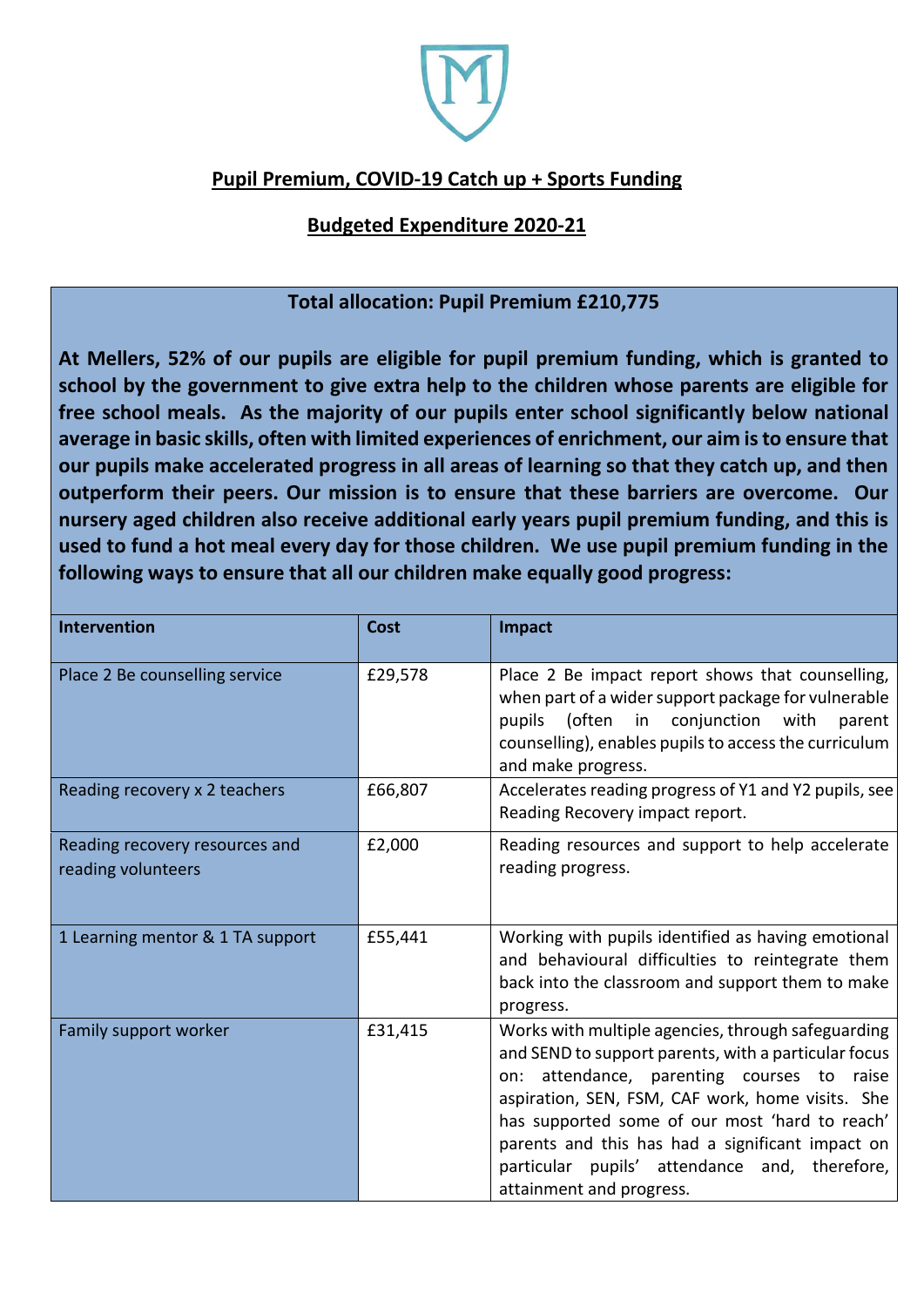| In Harmony music project         | £12,320   | Every child in Key Stage Two learns to play a trumpet<br>or trombone, and by the time our pupils leave us at |
|----------------------------------|-----------|--------------------------------------------------------------------------------------------------------------|
|                                  |           | the end of Year 6, every child has gained an                                                                 |
|                                  |           | accredited music qualification. Most children have                                                           |
|                                  |           | gained either a grade 1,2 or 3 ABRSM certificate.                                                            |
| Subsidised breakfast club        | £4,000    | We offer free breakfast club places to our most                                                              |
|                                  |           | vulnerable pupils and families in order to guarantee                                                         |
|                                  |           | a good start to the day. Breakfast each day includes                                                         |
|                                  |           | hot food options (beans, sausages, hash browns) in                                                           |
|                                  |           | addition to toast, cereal, fruit etc.                                                                        |
| Subsidised enrichment activities | £5,000    | School supports the most vulnerable FSM pupils to                                                            |
|                                  |           | access whole school residential visits, topic-related                                                        |
|                                  |           | visits, theatre and musical performance visits.                                                              |
| <b>Minibus</b>                   | £2,000    | Our minibus is used for local visits to enrich the                                                           |
|                                  |           | cultural experiences of our pupils.                                                                          |
| <b>Staff Training</b>            | £4,000    | Staff regularly access training, including leadership,                                                       |
|                                  |           | phonics, safeguarding, core subjects.                                                                        |
| <b>Total expenditure</b>         | £ 212,561 | £1,786 school budget contribution                                                                            |

| Total allocation: COVID-19 Catch up Funding £17,690 |  |  |  |  |
|-----------------------------------------------------|--|--|--|--|
|-----------------------------------------------------|--|--|--|--|

| <b>Intervention</b>                                                           | <b>Cost</b>      | <b>Impact</b>                                                                                                                                                                                                                                                                                                          |
|-------------------------------------------------------------------------------|------------------|------------------------------------------------------------------------------------------------------------------------------------------------------------------------------------------------------------------------------------------------------------------------------------------------------------------------|
| <b>Resources</b>                                                              | £1,500           | Key stage 1 & 2 maths and English revision books.                                                                                                                                                                                                                                                                      |
| <b>EAL support 1 Teacher</b><br>Level 2 Teaching Assistant (Agency<br>supply) | £2,500<br>£1,200 | Additional EAL support 1 day per week, Aurelie<br>Guinard from January 2021 has increased from 4<br>days per week to 5. Progress of EAL pupils has<br>enabled them to return to classes.<br>From January 2021, 2 days per week additional TA<br>support to deliver personalised interventions to<br>identified pupils. |
| Level 2 Teaching Assistant (Agency<br>supply)                                 | £12,500          | Carry forward to 2021-22 to support the cost of 1<br>Agency supply 2 days per week and a new TA after<br>Easter to deliver catch up interventions to identified<br>pupils.                                                                                                                                             |
| <b>Total expenditure</b>                                                      | £17,700          |                                                                                                                                                                                                                                                                                                                        |